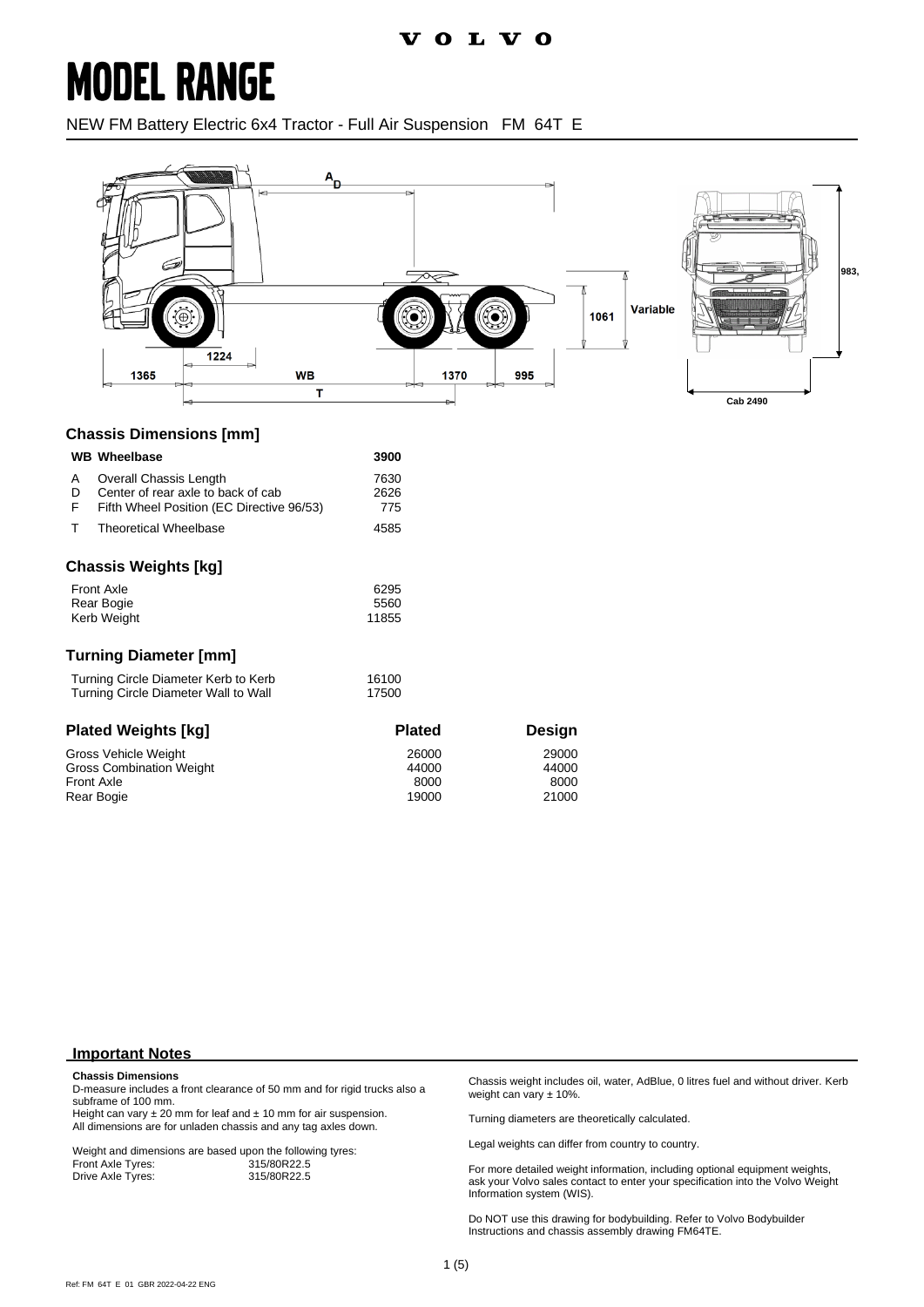### **MODEL RANGE**

#### NEW FM Battery Electric 6x4 Tractor - Full Air Suspension FM 64T E

| <b>TRUCK USE</b>                                           |                                                                                                                                                                                            | $\Box$ ACTST-TO                                                | Active Steering- Volvo Dynamic Steering - VDS - with extra                                                                                         |
|------------------------------------------------------------|--------------------------------------------------------------------------------------------------------------------------------------------------------------------------------------------|----------------------------------------------------------------|----------------------------------------------------------------------------------------------------------------------------------------------------|
| $\blacksquare$ DRM-BE                                      | Balanced & Economy Drive Mode                                                                                                                                                              |                                                                | electronic pump and torque overlay                                                                                                                 |
| ∎ PVT-MAP                                                  | I-See Predictive Cruise Control - using map based topography                                                                                                                               | □ ASFE-BAS                                                     | Active steering feature - Basic - Volvo Dynamic Steering - VDS<br>- only                                                                           |
| ∎ RC-SMOOT                                                 | information<br>Road Conditions - Smooth                                                                                                                                                    | □ ASFE-OG                                                      | Active steering feature - Volvo Dynamic Steering - VDS - with<br>stability assist - oversteer                                                      |
| <b>CORE COMPONENTS</b>                                     |                                                                                                                                                                                            | □ ASFE-PO                                                      | Active steering feature - Volvo Dynamic Steering - VDS - with<br>personal settings and stability assist                                            |
| □ CHH-HIGH                                                 | Chassis Height - High - for loading heights check the unique<br>BEP chassis drawing attached to this quote                                                                                 | □ ASFE-PS                                                      | Active steering feature - Volvo Dynamic Steering - VDS - with<br>personal settings                                                                 |
| ∎ RADD-GR                                                  | RADD-GR - 6x4/8x4 Air - High                                                                                                                                                               | $\square$ AUXPARK                                              | Auxiliary parking brake - Additional spring brakes                                                                                                 |
| □ FME-HSLP                                                 | Cab - Globetrotter - all-steel safety cage design with a roof-<br>mounted emergency escape hatch.<br>Designed and built to Swedish impact and ECE R29                                      | $\Box$ Fil-eeeb<br>$\blacksquare$ FIL-TXEB                     | Chassis frame inner liner - From the end of the engine to the<br>end of the bogie<br>Chassis frame inner liner - From gearbox member to the end of |
| □ FME-LSLP                                                 | regulations<br>Cab - Low sleeper - with steel safety cage design                                                                                                                           | $\blacksquare$ BBOX-EF                                         | the bogie<br>Battery box position - End of the frame in rear overhang                                                                              |
| $\blacksquare$ FME-SLP                                     | Designed and built to Swedish impact and ECE R29<br>regulations<br>Cab - Sleeper - all-steel safety cage design with a roof-                                                               | ∎ BATTAMP<br>$\Box$ Battind                                    | Battery management - Voltage and current gauge<br>Battery management - Voltage, current and charge indicators                                      |
|                                                            | mounted emergency escape hatch.<br>Designed and built to Swedish impact and ECE R29<br>regulations                                                                                         | □ WHC-FOL1<br>□ WHC-FOL2                                       | One foldable wheel chock<br>Two foldable wheel chocks                                                                                              |
| <b>EPT2412</b>                                             | Gearbox - I-shift Automated 12-speed - suitable for gross train<br>weights up to 44tonne                                                                                                   | □ WHCP-F<br>$\square$ WHCP-T                                   | Wheel chock carrier position - In the front part of the vehicle<br>Wheel chock carrier position - Outer luggage locker                             |
| ∎ NEM3                                                     | Number of Electrical Motors - 3 - Output 490 kW - 666hp                                                                                                                                    | $\square$ CHAIN-S                                              | Snow chains                                                                                                                                        |
|                                                            | continuous power                                                                                                                                                                           | □ HOOK-SC                                                      | Snow chain hooks                                                                                                                                   |
| <b>■ RTS2370A</b>                                          | Drive Axles - RTS2370A 23-tonne single reduction tandem<br>with differential and cross locks*- design GCW 70tonne<br>* Cross locks replaced by a dog clutch if tandem axle lift is         | ∎ TOWF-NO1<br>□ TOWF-NO2                                       | Front towing device - One detachable - stored in cab<br>Front towing device - Two detachable - stored in cab                                       |
|                                                            | specified                                                                                                                                                                                  | $\square$ TOWR-ONE                                             | Towing hitch attached to rear crossmember                                                                                                          |
| <b>PACKAGES</b><br>$\blacksquare$ INFONDF                  | Media Information Platform with Navigation & Volvo Connect                                                                                                                                 | $\Box$ TREL15<br>$\blacksquare$ TREL7-7                        | Trailer electrical connection - Single 15 pin - ADR certified<br>Trailer electrical connection - 2 x 7 pin - 24N and 24S                           |
| □ DRIV-E                                                   | "On board" Support<br>Cab Package - Drive                                                                                                                                                  | □ TBC-DUO<br>$\square$ TBC-EC.<br>$\blacksquare$ TBC-GBR       | Duomatic type air line connectors<br>Trailer brakes with EC palm coupling connectors<br>'C' and 'CA' type air line connectors                      |
| $\Box$ DRIV-E+<br>$\Box$ DRIV-E++                          | Cab Package - Drive +<br>Cab Package - Drive +                                                                                                                                             | □ TRBR-HCF<br>∎ TRBR-STA                                       | Full pressure hand controlled trailer brake<br>Stationary trailer brake control                                                                    |
| $\Box$ 1LIVFM-E<br>□ 2LIVFM-E                              | Sleep & Resting Package - Living one-bed<br>Sleep & Resting Package - Living two-bed                                                                                                       | $\square$ TRB-STRE                                             | Stretch Brake - Automatic low speed trailer brake activation to<br>avoid jack-knifing and improve steerability                                     |
| $\square$ SAFE-E<br>$\square$ SAFE-E+                      | Active safety package<br>Active safety package +                                                                                                                                           | $\blacksquare$ RFEND-B                                         | Three piece EC approved rear mud wings and spray flaps                                                                                             |
| <b>RANGOPT3</b><br>□ RANGOPT4<br>□ RANGOPT5                | Range Optimisation Package -3 years prepaid subscription<br>Range Optimisation Package - 4 years prepaid subscription<br>Range Optimisation Package - 5 years prepaid subscription         | $\blacksquare$ RFH-BAS<br>$\Box$ RFH-HIG<br>□ RFH-LOW          | Basic rear wing height<br>High rear wing height - higher wing tops<br>Lower rear wing height - shallower wing tops                                 |
| <b>CHASSIS</b>                                             |                                                                                                                                                                                            | $\blacksquare$ BLIGHT-E                                        | Emergency brake light                                                                                                                              |
| $\blacksquare$ FSLS-BAS                                    | Front suspension levelling - basic stroke                                                                                                                                                  | <b>WHEELS &amp; TYRES</b>                                      |                                                                                                                                                    |
| $\square$ FAL10.0<br>$\blacksquare$ FAL8.5                 | Front axle design capacity - 10 tonne - check tyre capacity<br>Front axle design capacity - 8.5 tonnes                                                                                     | ∎ RT-AL                                                        | Wheels - Alcoa brushed aluminium rims - standard holes for<br>long stud fixing                                                                     |
| $\Box$ FAL9.0                                              | Front axle design capacity - 9.0 tonne - check tyre capacity                                                                                                                               | $\Box$ RT-ALDP                                                 | Wheels - Alcoa Dura-Bright aluminium rims - standard holes<br>for long stud fixing                                                                 |
| $\Box$ FSTAB<br>$\blacksquare$ FSTAB2                      | Front anti-roll bar - Normal stiffness<br>Front anti-roll bar - Medium stiffness                                                                                                           | □ RT-ALDPD                                                     | Wheels - Alcoa Dura-Bright EVO aluminium rims - countersunk<br>holes for short stud fixing                                                         |
| □ FSTAB3                                                   | Front anti-roll bar - High stiffness                                                                                                                                                       | □ RT-ALDU                                                      | Wheels - Alcoa brushed aluminium rims - countersunk holes<br>for short stud fixing                                                                 |
| RAL21<br><b>RAL23</b><br>$\Box$ RAL26                      | Rear bogie design capacity - 21 tonne<br>Rear bogie design capacity - 23 tonne<br>Rear bogie design capacity - 26 tonne                                                                    | $\square$ SPWT-D<br>$\square$ SPWT-F                           | Spare wheel & tyre with rear tyre pattern<br>Spare wheel & tyre with front tyre pattern                                                            |
| $\blacksquare$ RSTAB1<br>□ RSTAB3                          | Rear anti-roll bar - Normal stiffness<br>Rear anti-roll bar - Stiff                                                                                                                        | $\square$ SWCP-T<br>$\square$ SWCP-TP                          | Spare wheel supplied temporarily strapped to chassis<br>Temporary spare wheel carrier on top of chassis frame                                      |
| RALIM105<br><b>RALIM115</b><br>□ RALIM13<br><b>RALIM95</b> | Rear-axle load limiter - 10.5 tonne - speed controlled<br>Rear-axle load limiter -11.5 tonne - speed controlled<br>Rear-axle load limiter - 13 tonne<br>Rear-axle load limiter - 9.5 tonne | $\square$ JACK-12T<br>$\square$ JACK-15T<br>$\square$ JACK-20T | 12 tonne bottle jack                                                                                                                               |
| $\blacksquare$ ASF-DL1<br>□ ASF-DL3                        | Air suspension with 1 driving level<br>Air suspension with 3 driving levels                                                                                                                | ■ TOOL-BAS<br>□ TOOLKIT                                        | <b>Basic Toolkit</b><br>Complete tool kit                                                                                                          |
|                                                            |                                                                                                                                                                                            | □ INFLAHOS                                                     | Tyre inflation hose                                                                                                                                |
|                                                            |                                                                                                                                                                                            | □ GAUGE-TP                                                     | Tyre pressure gauge                                                                                                                                |

■ Standard Equipment □ Optional Equipment

For more detailed information about cab and powertrain equipment, please refer to separate specification sheets.

For all possible options and combinations of options please consult your Volvo sales contact who can create a specification to match your requirements using the Volvo Sales Support system (VSS).

The factory reserves the right to modify design and change equipment without previous notification. The specification can vary from country to country.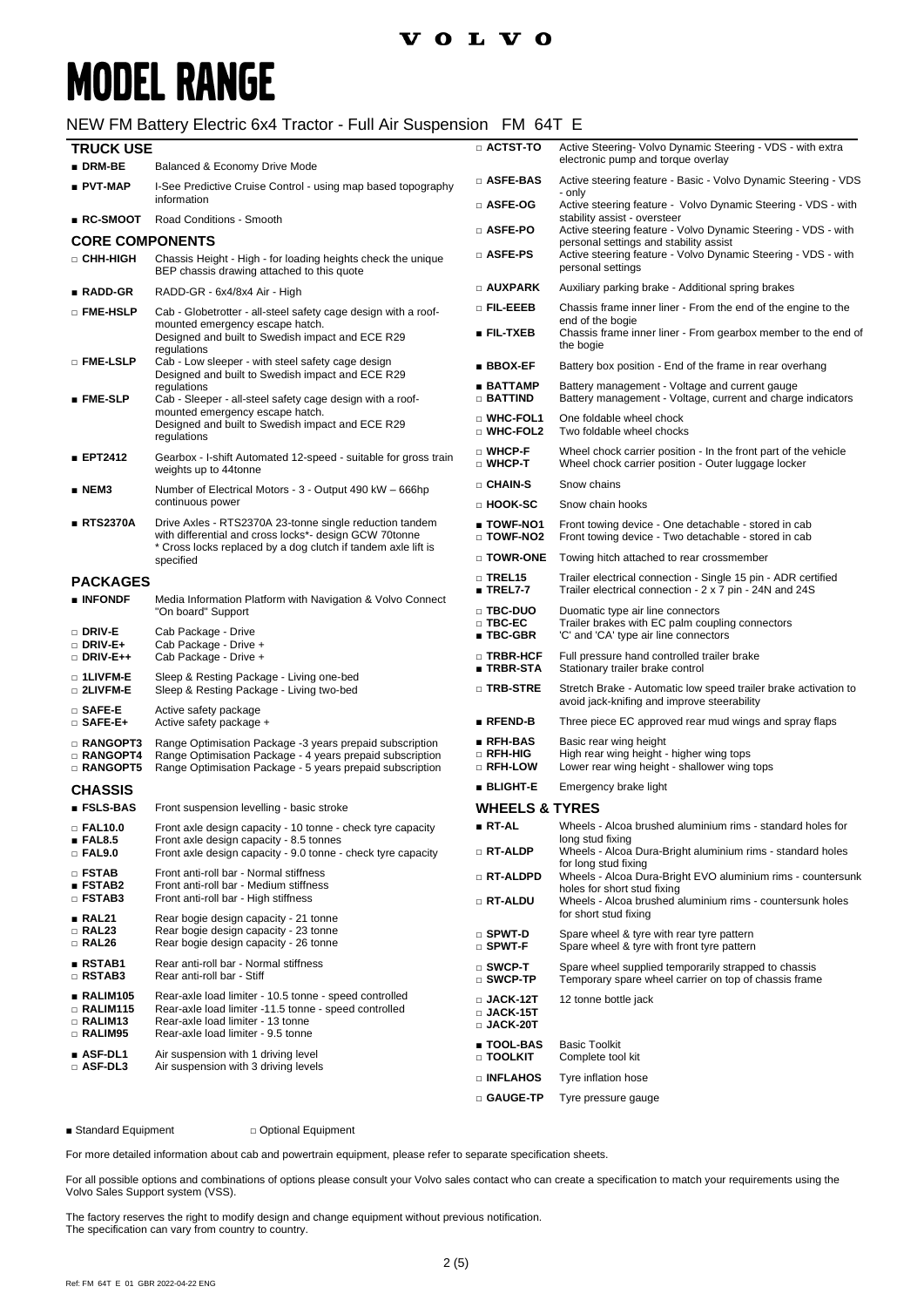#### **VOLVO**

# **MODEL RANGE**

#### NEW FM Battery Electric 6x4 Tractor - Full Air Suspension FM 64T E

#### **DRIVELINE EQUIPMENT**

| <b>DRIVELINE EQUIPMENT</b>                         |                                                                                                                                                                                                                            | <b>BUPALARM</b> Reverse alarm          |                                                                                                                                                |
|----------------------------------------------------|----------------------------------------------------------------------------------------------------------------------------------------------------------------------------------------------------------------------------|----------------------------------------|------------------------------------------------------------------------------------------------------------------------------------------------|
| ■ CRUIS-E                                          | Eco cruise control (with eco-roll and I-cruise, controls in<br>steering wheel)                                                                                                                                             | □ RTOLL-PK                             | Road toll PREPARATION kit for trucks operating with "Toll<br>Collect" in Germany                                                               |
| $\square$ PTR-D<br>□ PTR-DH                        | Gearbox PTO for plug-in pump, 0.71 xeng speed<br>Gearbox driven high speed PTO for one plug-in hydraulic                                                                                                                   | ■ LOADIND                              | Load indicator with central dashboard display                                                                                                  |
|                                                    | pump                                                                                                                                                                                                                       | $\square$ REMC-MF                      | Multi-functio wireless remote control                                                                                                          |
| $\square$ PTR-DM                                   | Gearbox driven medium speed PTO for one plug-in hydraulic<br>pump                                                                                                                                                          | <b>FIREXT3S</b>                        | Fire extinguisher - 3kg mounted on the seat base                                                                                               |
| $\square$ PTR-F                                    | Gearbox driven PTO with rear flange connection                                                                                                                                                                             | □ WARNVEST                             | High visibility warning vest - no sleeves                                                                                                      |
| $\Box$ PTR-FH<br>□ PTR-FL                          | Gearbox driven high speed PTO with SAE drive flange<br>Gearbox driven low speed PTO with SAE drive flange                                                                                                                  | ■ WARNTRI2                             | Roadside hazard warning triangle                                                                                                               |
| □ PTRD-D                                           | Gearbox driven HIGH SPEED PTO for two plug-in hydraulic<br>pumps                                                                                                                                                           | $\Box$ aidkit                          | First aid kit - Legal demand for EU markets including delivery<br>to EU bodybuilder                                                            |
| □ PTRD-D1                                          | PTRD-D1 Gearbox driven HIGH SPEED PTO (1 SAE flange &<br>1 plug-in hydraulic pump)                                                                                                                                         | $\Box$ aidkit1b                        | First aid kit - Legal demand for trucks transiting Germany                                                                                     |
| □ PTRD-D2                                          | Gearbox driven HIGH SPEED PTO (2 SAE flanges & 1 plug-in<br>hyd pump)                                                                                                                                                      |                                        | $\Box$ WARNLAMP Portable warning lamp                                                                                                          |
| □ PTRD-F                                           | PTO with 1 DIN + 1 flange connection rear, manual gearbox                                                                                                                                                                  | □ LAMP-IN                              | Inspection lamp                                                                                                                                |
| □ HPG-F101                                         | Parker F1-101 gearbox mounted, fixed displacement, single                                                                                                                                                                  | □ BULBKIT                              | Bulb and fuse kit                                                                                                                              |
| □ HPG-F41                                          | flow, hydraulic pump<br>Parker F1-41 gearbox mounted, fixed displacement, single                                                                                                                                           | □ WRITEPAD                             | Writing pad                                                                                                                                    |
| □ HPG-F51                                          | flow, hydraulic pump<br>Parker F1-51 gearbox mounted, fixed displacement, single                                                                                                                                           | $\blacksquare$ DST-CF4                 | Driver seat - Suspended, adjustable shock absorber, travel,<br>backrest & lumbar controls with integrated seatbelt                             |
|                                                    | flow, hydraulic pump                                                                                                                                                                                                       | $\Box$ DST-CF5                         | Driver seat - Suspended with adjustable shock absorber,<br>travel, backrest, lumbar & heat controls with integrated seatbelt                   |
| $\square$ HPG-F61<br>□ HPG-F81                     | Parker F1-61 gearbox mounted, fixed displacement, single<br>flow, hydraulic pump<br>Parker F1-81 gearbox mounted, fixed displacement, single<br>flow, hydraulic pump                                                       | $\square$ DST-CF6                      | Driver seat - Suspended with adjustable shock absorber,<br>travel, backrest, lumbar, heat and ventilation controls with<br>integrated seatbelt |
| ■ DTRI-PER                                         | Dashboard in darker peregrine greyish brown. Steering wheel                                                                                                                                                                | □ SBD-RED                              | Seat belt colour - Red                                                                                                                         |
|                                                    | grey and door panels in light beige for FH and black for FH16.                                                                                                                                                             | D PST-BAS1                             | Passenger seat - Fixed non suspended fold up with seatbelt                                                                                     |
| $\blacksquare$ STWPOS-R                            | Steering wheel position - RIGHT-HAND DRIVE                                                                                                                                                                                 | $\square$ PST-CF4                      | mounted on cab "B" post<br>Passenger seat - Suspended, adjustable shock absorber,                                                              |
| $\square$ stwm-le                                  | Leather steering wheel                                                                                                                                                                                                     | $\square$ PST-CF5                      | travel, backrest & lumbar controls with integrated seatbelt<br>Passenger seat - Suspended with adjustable shock absorber,                      |
| ■ STGW-AD2                                         | Adjustable steering wheel with neck tilt                                                                                                                                                                                   |                                        | travel, backrest, lumbar & heat controls with integrated seatbelt                                                                              |
| □ ARSL                                             | Additional road speed limit - switch in dashboard                                                                                                                                                                          | $\blacksquare$ PST-STD2                | Passenger seat - Fixed with backrest adjustment, non<br>suspended with seatbelt mounted on cab "B" post                                        |
| ∎ ESP-BAS1                                         | <b>Electronic Stability Control</b>                                                                                                                                                                                        | $\Box$ PST-STD4                        | Passenger seat - Standard suspended with seatbelt mounted                                                                                      |
| □ ESPC-RO                                          | ESP (Electronic Stability Program) functionality control -<br>Reduced / Off                                                                                                                                                | □ SBPRE-PS                             | on cab "B" post<br>Passenger seat belt pretensioner                                                                                            |
| □ HWSS-AC<br>□ HWSS-ACB<br>$\blacksquare$ HWSS-FCB | Adaptive cruise control with forward collision warning<br>Adaptive cruise control ACC with forward collision warning and<br>AEBS advanced emergency brake system<br>Forward collision warning with AEBS advanced emergency | □ ARMRE-BB<br>□ ARMRE-DB<br>□ ARMRE-PB | Armrests - Two on both driver & passenger seats<br>Armrests - Two on the driver seat<br>Armrests - Two on the passenger seat                   |
|                                                    | brake system                                                                                                                                                                                                               | $\Box$ ARU-BAS<br>$\Box$ ARU-LEA       | Armrest upholstery - Vinyl<br>Armrest upholstery - Leather                                                                                     |
| $\blacksquare$ LSS-DW<br>LCS4                      | Lane departure-warning system                                                                                                                                                                                              | ■ FMAT-RUB<br>$\Box$ FMAT-TX2          | Footwell floor mats - Rubber<br>Footwell floor mats - Two sets, Rubber and textile with an                                                     |
| □ DAS-W                                            | Driver Alert Support system                                                                                                                                                                                                |                                        | embossed pile supplied in the cab                                                                                                              |
| □ RSENS-W                                          | Rain sensing windscreen wipers                                                                                                                                                                                             | $\blacksquare$ LBK70                   | Lower bunk 700 x2000 mm, fixed                                                                                                                 |
| $\blacksquare$ CU-ECC                              | Cab Climate Unit - Electrically controlled air conditioning with<br>sun sensor                                                                                                                                             | $\Box$ Matl-Fi<br>∎ MATL-SF            | Firm lower bunk pocket sprung mattress<br>Lower flexizone mattress - semi-firm, pocket springs up to                                           |
| □ CU-ECC2                                          | Cab Climate Unit - Electrically controlled air conditioning with a<br>carbon filter, sun, mist, and air quality sensor                                                                                                     | □ OLMAT-BA                             | 100kg - 16 stone<br>35mm mattress overlay protector                                                                                            |
| ∎ IMMOBIL                                          | Thatcham H2 approved immobiliser                                                                                                                                                                                           | □ OLMAT-PR                             | 50mm premium mattress overlay protector                                                                                                        |
| □ ALARM-E                                          | Enhanced vehicle alarm - Thatcham H1 approved - Cab plus<br>external sensor for body/trailer                                                                                                                               | $\square$ TBK60F<br>$\Box$ TBK70F      | Fixed foldable top bunk 600 x 1900mm<br>Fixed foldable top bunk 700 x 1900mm                                                                   |
| □ ALCOLOCK                                         | Alcolock                                                                                                                                                                                                                   | $\blacksquare$ CCPARK                  | Cab parking climate - fitted                                                                                                                   |
| <b>BUPMON</b>                                      | Back up monitor - Digital reverse camera, parameter & lead<br>supplied loose in cab.                                                                                                                                       | □ ETSB-F                               | Storage on engine tunnel - Central document box with two rear<br>cup holders                                                                   |
| <b>DISUNS-BS</b><br><b>u</b> ISUNS-DS              | Side sun visor - Driver & passenger side<br>Side sun visor - Driver-side                                                                                                                                                   | □ RUS-BAS<br>□ RUS-HIG                 | Rear cab upper storage - 300 mm high<br>Rear cab upper storage - 440 mm high - volume 245 litres                                               |
| □ ISUNF-RE<br>■ ISUNF-RM                           | Electrically operated textile interior sun blind<br>Manually operated textile interior sun blind                                                                                                                           | $\square$ Ref-ICPK<br>□ REFR-RUS       | Fridge: engine tunnel mounted preparation kit<br>Fridge - 28 litre rear upper wall mounted with dividers                                       |
| <b>D</b> ADFS                                      | Two extra DIN slots in front shelf - can be fitted with card or<br>drawer available as an accessory                                                                                                                        | □ MICRO-PK                             | Wiring preparation kit for microwave oven                                                                                                      |
|                                                    |                                                                                                                                                                                                                            | $BOTH-D$                               | One bottle holder under dashboard centre section                                                                                               |

■ Standard Equipment □ Optional Equipment

For more detailed information about cab and powertrain equipment, please refer to separate specification sheets.

For all possible options and combinations of options please consult your Volvo sales contact who can create a specification to match your requirements using the Volvo Sales Support system (VSS).

The factory reserves the right to modify design and change equipment without previous notification. The specification can vary from country to country.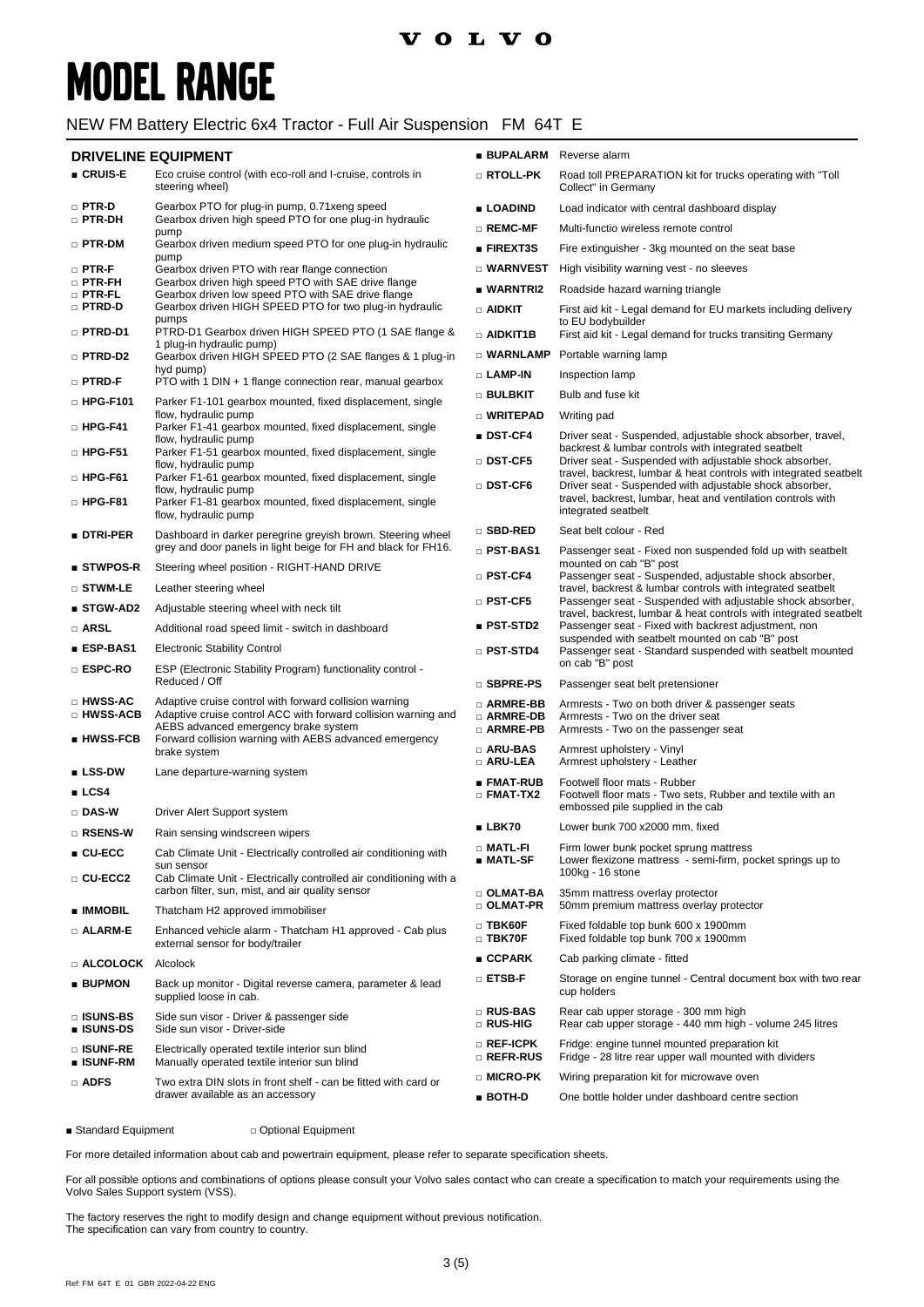### **volvo**

# **MODEL RANGE**

### NEW FM Battery Electric 6x4 Tractor - Full Air Suspension FM 64T E

| □ COFMA-PK<br>■ INLI-BAS                    | Coffee maker, preparation kit.                                                                                                                                                                                                                                                                                                                                                      | $\Box$ BEACOA2R<br>$\Box$ BEACON-P<br><b>BEACONA4</b>                    | Roof beacons - Two rear roof mounted amber LED<br>Roof beacons - wiring preparation only<br>Roof beacons - Four amber LED - two front/ two rear                                                |
|---------------------------------------------|-------------------------------------------------------------------------------------------------------------------------------------------------------------------------------------------------------------------------------------------------------------------------------------------------------------------------------------------------------------------------------------|--------------------------------------------------------------------------|------------------------------------------------------------------------------------------------------------------------------------------------------------------------------------------------|
| □ INLI-NL<br><b>DINLI-NLD</b>               | Interior white LED lights - basic<br>Interior white and red night LED light with no dimmer<br>Interior white and red night LED light with dimmer                                                                                                                                                                                                                                    | □ CABPT-R1<br>■ CABPT-R2                                                 | Single outlet for roof mounted accessories<br>Twin outlets for roof mounted accessories.                                                                                                       |
| □ ARL-FLEX                                  | Two flexible reading lamps (snake lamps)                                                                                                                                                                                                                                                                                                                                            | $n$ SPOTP-F                                                              | Spotlamp preparation in front, max 280W                                                                                                                                                        |
| $\blacksquare$ RH-EE<br>$\Box$ RH-ER        | Fixed tinted glass sky window with emergency exit<br>Steel roof hatch - Electrically operated, rear opening with<br>emergency exit                                                                                                                                                                                                                                                  | $\square$ Spotp-R<br>$\square$ Spotp-RF                                  | Spotlamp preparation on roof, max 280W<br>Spotlamp preparation on cab roof and in cab front, max<br>2x280W                                                                                     |
| $\square$ RH-ETR                            | Tinted glass roof hatch - Electrically operated, rear opening                                                                                                                                                                                                                                                                                                                       | $\square$ Ros-Il                                                         | Globetrotter roof sign illuminated                                                                                                                                                             |
| □ RH-MTR                                    | with emergency exit<br>Tinted glass roof hatch - Manually operated, rear opening with<br>emergency exit                                                                                                                                                                                                                                                                             | $\Box$ ROS-IL2<br>$\Box$ Ros-Ilp                                         | Preparation kit for illuminated roof sign with switch loose in<br>cab, fit after registration<br>Roof sign illumination preparation kit                                                        |
| □ AWIND-RF                                  | Rear window                                                                                                                                                                                                                                                                                                                                                                         | $\square$ CSGN-GTR                                                       | "Globetrotter" headboard logo                                                                                                                                                                  |
| □ SWIND-BS<br>□ SWIND-PS                    | Extra side window on both sides behind "B" pillar<br>Cab side window - Left side rear behind 'B' post                                                                                                                                                                                                                                                                               | <b>D</b> HORN-F1S<br>□ HORN-R2S                                          | Horn - Air single tone - chassis mounted<br>Horn - Air - Two roof-mounted                                                                                                                      |
| $\Box$ VANMIR                               | Vanity mirror in front shelf                                                                                                                                                                                                                                                                                                                                                        | $\Box$ ANT-CBR                                                           | Roof mounted antenna for CB radio, single aerial. Only                                                                                                                                         |
| □ AS-FUS                                    | Extra shelf in front upper storage compartments                                                                                                                                                                                                                                                                                                                                     |                                                                          | Globetrotter cabs brings in extra DIN slots.                                                                                                                                                   |
| $\square$ INFOT-PK                          | Preparation kit for the mounting of a flat screen TV in cab<br>above the driver's door, includes bracket, electrical and<br>speaker connections                                                                                                                                                                                                                                     | $\square$ ACCBR-AP<br>$\square$ ACCBR-F<br>□ ACCBR-FM<br>$\Box$ ACCBR-FR | Front, middle & rear roof mounted accessory brackets<br>Front roof mounted accessory bracket<br>Front & middle roof mounted accessory brackets<br>Front & rear roof mounted accessory brackets |
| <b>CAB EXTERIOR</b>                         |                                                                                                                                                                                                                                                                                                                                                                                     | $\square$ ACCBR-M<br>□ ACCBR-R                                           | Middle roof mounted accessory bracket<br>Rear roof mounted accessory bracket                                                                                                                   |
| $EXTL-BA2$                                  | Enhanced exterior finish - Satin Volvo badges, instep, bumper,<br>and mirror housing in cab colour. Main grille in thunder grey.                                                                                                                                                                                                                                                    | $\square$ ACCBR-RM                                                       | Rear & middle roof mounted accessory brackets                                                                                                                                                  |
|                                             | Aluminium step inserts. Sunvisor and bumper spoiler in cab<br>colour if specified.                                                                                                                                                                                                                                                                                                  | □ LADDER                                                                 | Ladder back of cab                                                                                                                                                                             |
| ■ LOCK-CTL<br>□ LOCK-REM                    | Door locks - Central locking with key<br>Door locks - Remote central locking                                                                                                                                                                                                                                                                                                        | $\square$ Refs-tw<br>□ REFS-TY                                           | White cab conspicuity markings by packed in cab<br>Yellow cab conspicuity markings by packed in cab                                                                                            |
| $BUMP-B$                                    | Plastic front bumper                                                                                                                                                                                                                                                                                                                                                                | <b>SUPERSTRUCTURE PREPARATIONS</b>                                       |                                                                                                                                                                                                |
| $\Box$ BUMP-B2                              | Steel front bumper                                                                                                                                                                                                                                                                                                                                                                  | ■ 5WM-ISOM                                                               | Fifth wheel mount - 50mm L profiles with 10mm ISO plate -<br>60mm high above chassis frame                                                                                                     |
| ■ BUMP-SP                                   | Front bumper spoiler                                                                                                                                                                                                                                                                                                                                                                | $5WT-JO8$                                                                | Fifth wheel - Jost JSK 37 cast                                                                                                                                                                 |
| □ CTILTP-E<br>■ CTILTP-M                    | Electrically operated hydraulic cab tilt<br>Manually operated hydraulic cab tilt                                                                                                                                                                                                                                                                                                    | $\Box$ 5WT-JO9<br>$\Box$ 5WT-SH                                          | Fifth wheel - Jost JSK 42 cast<br>Fifth wheel - SAF-Holland/+GF+ SK-S 36.20 cast                                                                                                               |
| $\square$ FCABS-A<br>$\blacksquare$ FCABS-M | Front cab suspension - Air<br>Front cab suspension - Mechanical spring                                                                                                                                                                                                                                                                                                              | $\Box$ 5WH150<br>$\Box$ 5WH185                                           | Leg-height - 150 mm<br>Leg-height - 185 mm                                                                                                                                                     |
| $\square$ RCABS-A<br>$\blacksquare$ RCABS-M | Rear cab suspension - Air<br>Rear cab suspension - Mechanical spring                                                                                                                                                                                                                                                                                                                | $\blacksquare$ 5WLM-B                                                    | Maintenance - Basic fifth wheel - standard top plate                                                                                                                                           |
| ■ MIRCFCPS                                  | Mirrors - Electrically heated and operated main and wide-angle                                                                                                                                                                                                                                                                                                                      | $\square$ 5WL-S1                                                         | Fifthwheel lubrication - Locking mechanism and top plate                                                                                                                                       |
| □ MIRCFCPX                                  | with manually adjusted kerb view mirror on the passenger side<br>and position camera in nearside mirror arm.<br>Mirrors - Electrically heated and operated - FMX- main and<br>wide-angle with manually adjusted kerb view mirror on the<br>passenger side and position camera in nearside mirror arm. To<br>increase direct vision to the side the main mirrors have no<br>cowlings | □ TCIND                                                                  | Trailer connection indicator - Sensors for height, kingpin and<br>coupling lock                                                                                                                |
|                                             |                                                                                                                                                                                                                                                                                                                                                                                     | RDECK<br>□ RDECK-M                                                       | Catwalk - Single plate and step<br>Catwalk - Extended with two plates and step                                                                                                                 |
|                                             |                                                                                                                                                                                                                                                                                                                                                                                     | □ SRWL-2RA                                                               | Chassis-mounted working lamps - Two amber rear-mounted<br>LED lamps and 3 position switch                                                                                                      |
| $MIR-F20$                                   | Auxiliary front view mirror with a 200mm radius                                                                                                                                                                                                                                                                                                                                     | □ SRWL-2RW                                                               | Chassis-mounted working lamps - Two white rear-mounted<br>LED lamps and 3 position switch                                                                                                      |
| $\square$ SUNV-H                            | External smoke grey sunvisor                                                                                                                                                                                                                                                                                                                                                        | $\square$ SRWL-PK                                                        | Chassis-mounted working lamps - Side work and reverse lamp<br>preparation and 3 position switch - Max load 280W                                                                                |
| □ AD-ROOF                                   | Cab roof deflector - Adjustable                                                                                                                                                                                                                                                                                                                                                     | $\square$ SWL-2RA                                                        | Chassis-mounted working lamps - Two ambe rear-mounted                                                                                                                                          |
| □ AD-SIDEL                                  | Cab side deflector - Long extension panels.                                                                                                                                                                                                                                                                                                                                         | □ SWL-2RW                                                                | LED lamps<br>Chassis-mounted working lamps - Two white rear-mounted                                                                                                                            |
| $\blacksquare$ ADCF-F                       | Additional black edging on chassis side skirt                                                                                                                                                                                                                                                                                                                                       | □ SWL-PK                                                                 | LED lamps<br>Chassis-mounted working lamps - Side work lamp preparation                                                                                                                        |
| $\square$ hlp st<br><b>D</b> HLP-ST2        | Headlamp protection<br>Mesh headlamp protection                                                                                                                                                                                                                                                                                                                                     |                                                                          | and 2 position switch - Max load 280W                                                                                                                                                          |
| ■ DRL-LED                                   | V-shaped daytime running lights                                                                                                                                                                                                                                                                                                                                                     | $\blacksquare$ WL-TA1W<br>□ WLC-H2A                                      | Coupling light - White                                                                                                                                                                         |
| □ DRIVL2<br>■ UDRIVL                        | Two spot lamps<br>Auxiliary driving lights - Without                                                                                                                                                                                                                                                                                                                                | □ WLC-H2W                                                                | Two H3/70W working lamps with amber coloured lens high<br>mounted back of cab<br>Two H3/70W white working lamps high mounted on the back of                                                    |
| $\blacksquare$ FOGL-WC                      | Front fog lights                                                                                                                                                                                                                                                                                                                                                                    | □ WLC-PKH                                                                | cab                                                                                                                                                                                            |
| ∎ CL-STAT                                   | Static corner lights                                                                                                                                                                                                                                                                                                                                                                |                                                                          | Preparation kit, cables and switch for high mounted working<br>lamps back of cab                                                                                                               |
| □ ASL-RF2                                   | Two Hella H11 70W spotlamps in sign box                                                                                                                                                                                                                                                                                                                                             | □ WLC-PKL                                                                | Preparation kit, cables and switch for low mounted working<br>lamps back of cab                                                                                                                |
| □ BEACOA2F                                  | Roof beacons - Two front roof mounted amber LED                                                                                                                                                                                                                                                                                                                                     |                                                                          |                                                                                                                                                                                                |

■ Standard Equipment □ Optional Equipment

For more detailed information about cab and powertrain equipment, please refer to separate specification sheets.

For all possible options and combinations of options please consult your Volvo sales contact who can create a specification to match your requirements using the Volvo Sales Support system (VSS).

The factory reserves the right to modify design and change equipment without previous notification. The specification can vary from country to country.